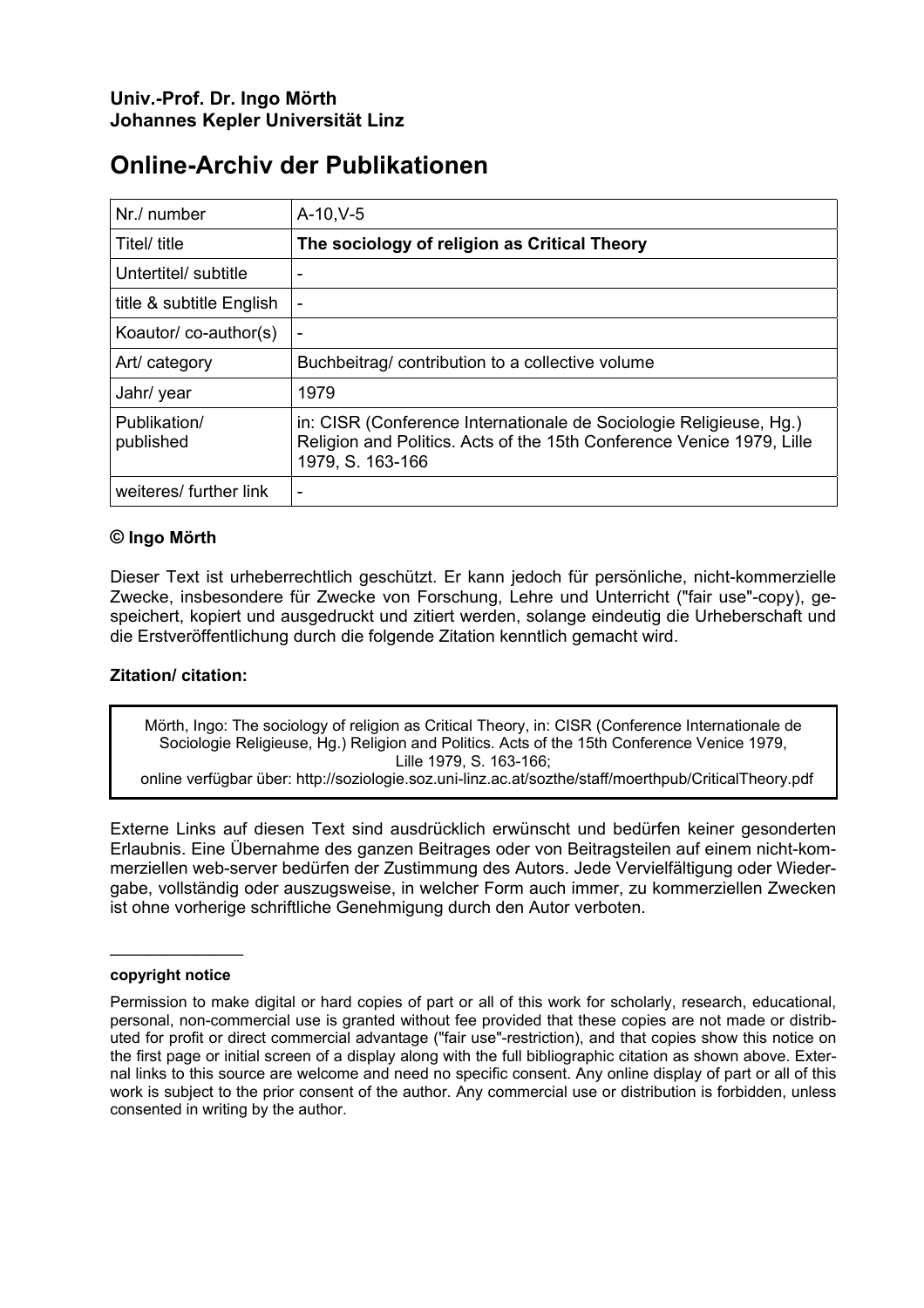# **The Sociology of Religion as Critical Theory**

*Ingo Mörth* 

It is impossible to understand and describe the critical perspective on religion in its present state without a brief retrospection its roots: the earlyer Marxist analysis of religion as a superstructure of society. The basic point of view is, in short, that you have to describe and explain religion with respect to its content and function on account of the social and historical conditions and structures, especially the economical infrastructure and the corresponding structures of power. This basis argument of explanation for religion includes three aspects of a materialistic-critical analysis of religious phenomena:

- (1) religion as ideology, shaped and used by the ruling classes to maintain their power (religion -the opiate of the people) ,
- (2) religion as utopical thinking, developed and modificd as reaction against oppressing social structures by the oppressed as "first form of human self-consciuousness" and "protest against the real misery" (Marx), and thus legitimating revolutionary action, too, and
- (3) religion as a function of social change.

Marx and Engels themselves elaborated more on (1) and (3) , as well as other early Marxists, like Lenin and Kautsky, whereas aspect (2), the "positive" perspective on religion, was emphasized f. e .by thinkers like Max Adler or Ernst Bloch. Nevertheless this aspect was indicated by Marx and especially Engels, too.

The critical social theory and philosophy of the "Frankfurt School" within German sociology, which will be the central part of our brief desoription of the critical perspective within contemporary German sociology of religion, analyses religion within the dialectic framework indicated above. But the perspective changed with the general theoretical development in the critical theory towards a "negative dialectic" (Adorno 1966). Unlike Marx for the negative dialectic there is no way of a positive evolution in history, and reason is no possible principle any more, because for Adorno from the beginning of history nothing but the principles of total control have developed. The final stage of this development is reached by the totalitarian fascist state and society, and all elements of the superstructure, including religion, are nothing but the glue of: a bad reality, ideology of the status quo.

Theodor W. Adorno and Herbert Marcuse, who has to be regarded as a "full member" of the "Frankfurt School" , tried to show in their essays, how all the elements of culture are nothing but "ideological glue", reproducing the status quo in the heads of "one-dimensional" people. Marcuse showed in his early study on authority and family (1936), how religion was transformed finally to an ideology of bourgeois society by the development of protestantism (Luther) and especially Calvinism. And for Marcuse religion is nothing but a less and less important part of "affirmative culture" (1937, 1965). Any other aspect of religion, especially its positive, utopical elements, have been neutralized, according to Adorno, that is the specifically religious context, once a "dimension of autonomy" within society, is dissolved, and elements of religion become part of the ideology of a totalitarian society. This is shown by Adorno in his analysis of' "The Psychological Technique of M. L. Thormas Radio Addresses" (1934) and some of his contributions to the "Authoritarian Personality" (1950). Other elements of culture, like astrology, have become according to Adorno an ideology of dependence, too (The Stars Dowm to Earth, 1957).